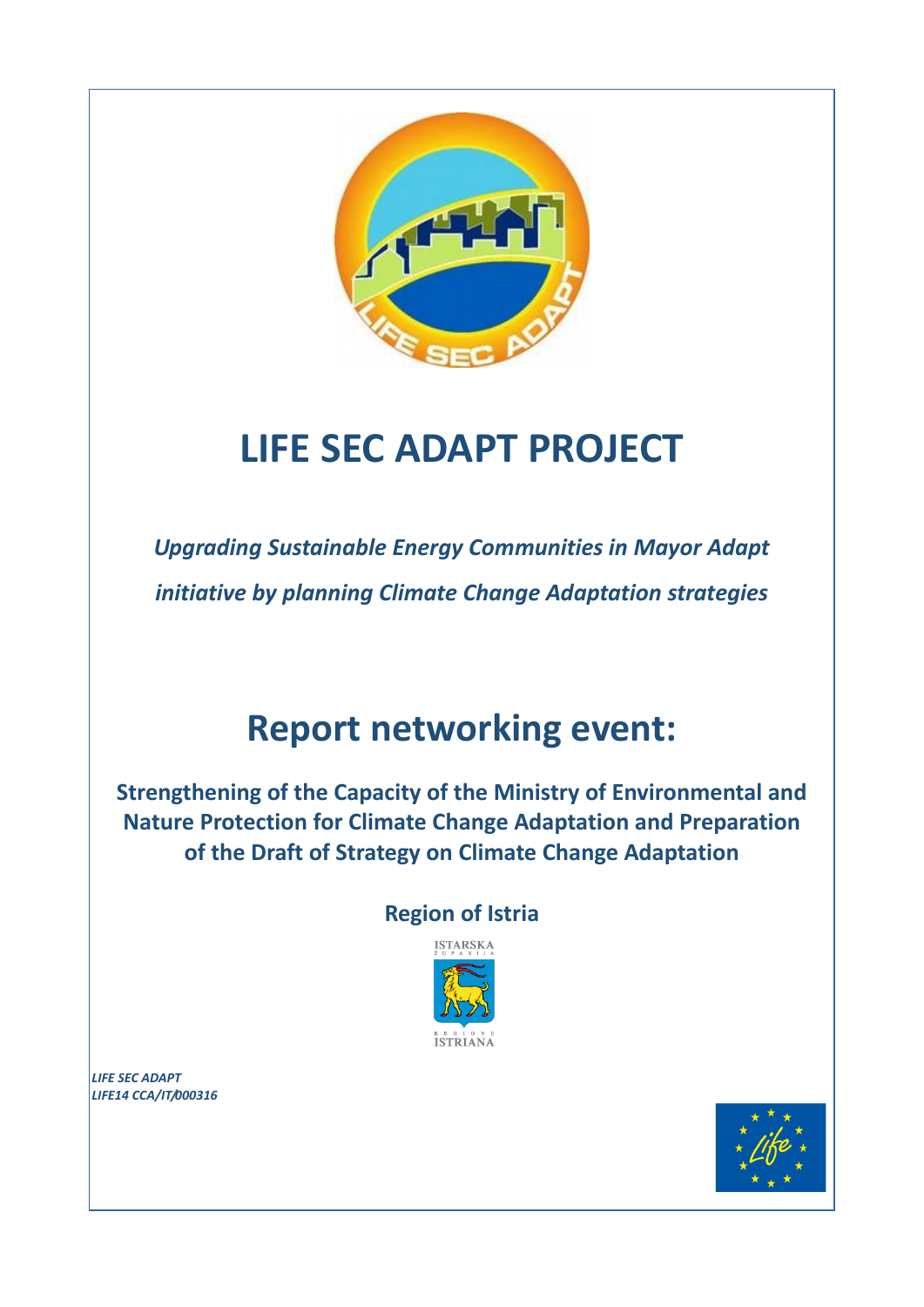| <b>PROGRAMME</b>           | LIFE $2014 - 2020 -$ Climate Change Adaptation                                                                                                                                                    |
|----------------------------|---------------------------------------------------------------------------------------------------------------------------------------------------------------------------------------------------|
| <b>PROJECT ACRONYM</b>     | LIFE SEC ADAPT                                                                                                                                                                                    |
| <b>PROJECT CODE</b>        | LIFE14/CCA/IT/00036                                                                                                                                                                               |
| <b>TITLE</b>               | Strengthening of the Capacity of the Ministry of<br>Environmental and Nature Protection for Climate<br>Change Adaptation and Preparation of the Draft of<br>Strategy on Climate Change Adaptation |
| <b>ACTION/TASK RELATED</b> | E2 - Networking with other LIFE and /or non-LIFE<br>projects                                                                                                                                      |
| <b>DATE OF DELIVERY</b>    | May 26th 2017                                                                                                                                                                                     |
| <b>VERSION</b>             | Final                                                                                                                                                                                             |
| <b>AUTHOR</b>              | Maša Mihelić, Region of Istria                                                                                                                                                                    |

*LIFE SEC ADAPT LIFE14 CCA/IT/000316*

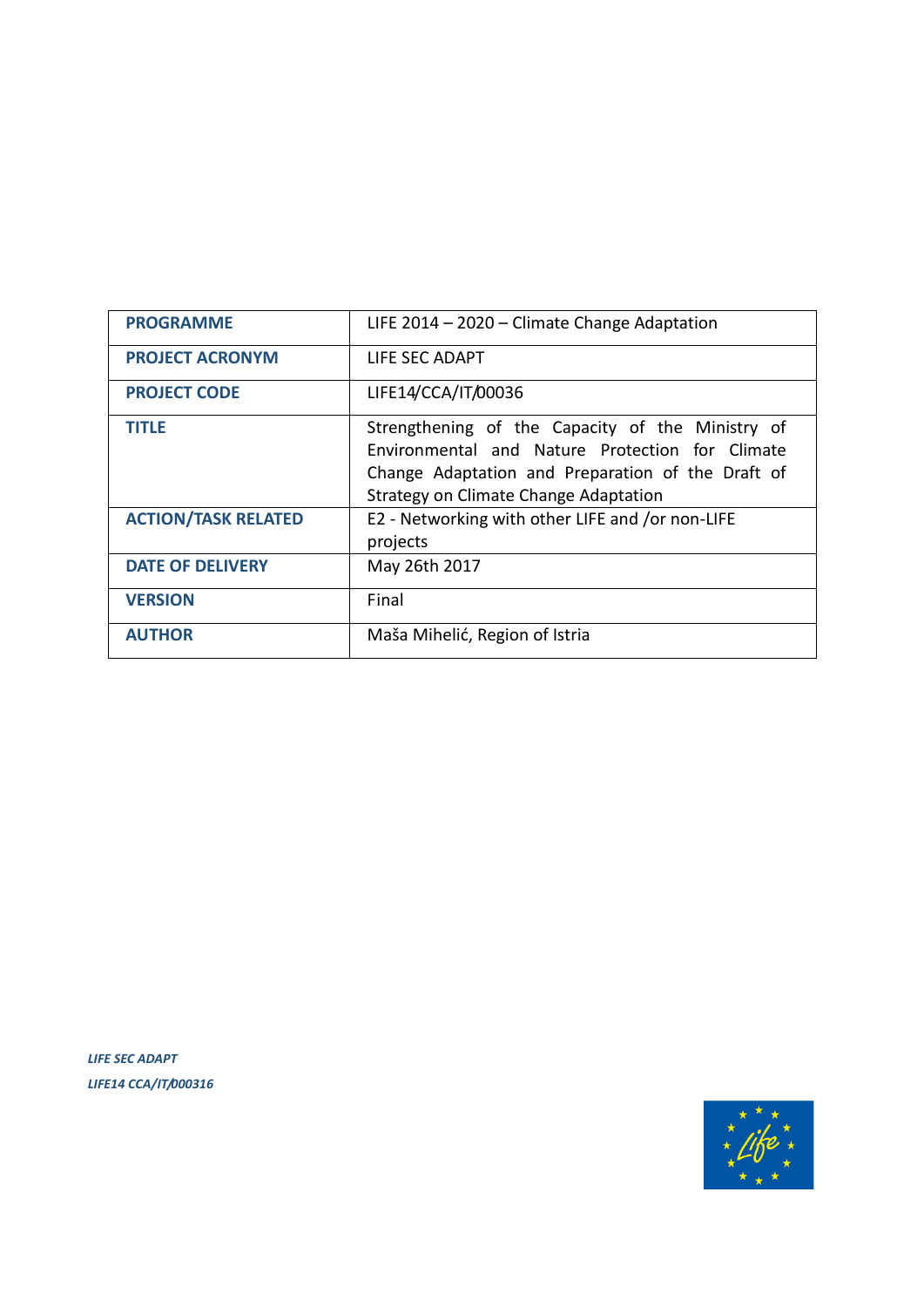

## **General information**

| Select typology:                           | Seminar<br>Conference                                                                                                                                                                                                                                                                                                                                                           |  |  |  |
|--------------------------------------------|---------------------------------------------------------------------------------------------------------------------------------------------------------------------------------------------------------------------------------------------------------------------------------------------------------------------------------------------------------------------------------|--|--|--|
| Title:                                     | "Strengthening the capacity of the Ministry of Environment and Energy for<br>climate change adaptation and preparation of the Draft Strategy for adaptation<br>to climate change"                                                                                                                                                                                               |  |  |  |
| Name of the                                |                                                                                                                                                                                                                                                                                                                                                                                 |  |  |  |
| organisation proposer:                     | Ministry of Environment and Energy                                                                                                                                                                                                                                                                                                                                              |  |  |  |
| Date:                                      | $16th$ of February 2017.                                                                                                                                                                                                                                                                                                                                                        |  |  |  |
| <b>SEC ADAPT partners</b><br>participating | Region of Istra, Municipality of Pula, Poreč, Pazin, Buzet                                                                                                                                                                                                                                                                                                                      |  |  |  |
|                                            | http://prilagodba-klimi.hr/category/vijesti/<br>http://prilagodba-klimi.hr/2017/02/16/rijeka-riva-boduli-1-za-sluzbenike-<br>na-nacionalnoj-i-lokalnoj-razini-te-za-zainteresiranu-javnost-odrzana-je-<br>radionica-o-utjecaju-klimatskih-promjena/<br>http://www.mzoip.hr/hr/ministarstvo/vijesti/pokrenut-projekt-izrade-<br>strategije-prilagodbe-klimatskim-promjenama.html |  |  |  |
| Website info:                              |                                                                                                                                                                                                                                                                                                                                                                                 |  |  |  |

## **Specific information**

| Main thematic<br>addressed:                                       | <b>Climate Adaptation</b><br>$\bullet$<br>Environmental protection<br>$\bullet$<br><b>Agriculture and Forest</b><br>$\bullet$<br><b>Biodiversity</b><br>٠<br>Sustainable development<br>$\bullet$<br>Tourism<br>$\bullet$<br><b>Urban Planning</b><br>$\bullet$ |
|-------------------------------------------------------------------|-----------------------------------------------------------------------------------------------------------------------------------------------------------------------------------------------------------------------------------------------------------------|
| Type of stakeholders<br>involved (specify<br>numbers if possible) | <b>Universities</b><br>$\bullet$<br><b>Business sector - Individual Consultant or companies</b><br>$\bullet$<br><b>Public Administration (Regions and Municipalities)</b><br>$\bullet$                                                                          |
| <b>Territorial level</b>                                          | National                                                                                                                                                                                                                                                        |
| <b>Specify territories</b>                                        | <b>Republic of Croatia</b>                                                                                                                                                                                                                                      |



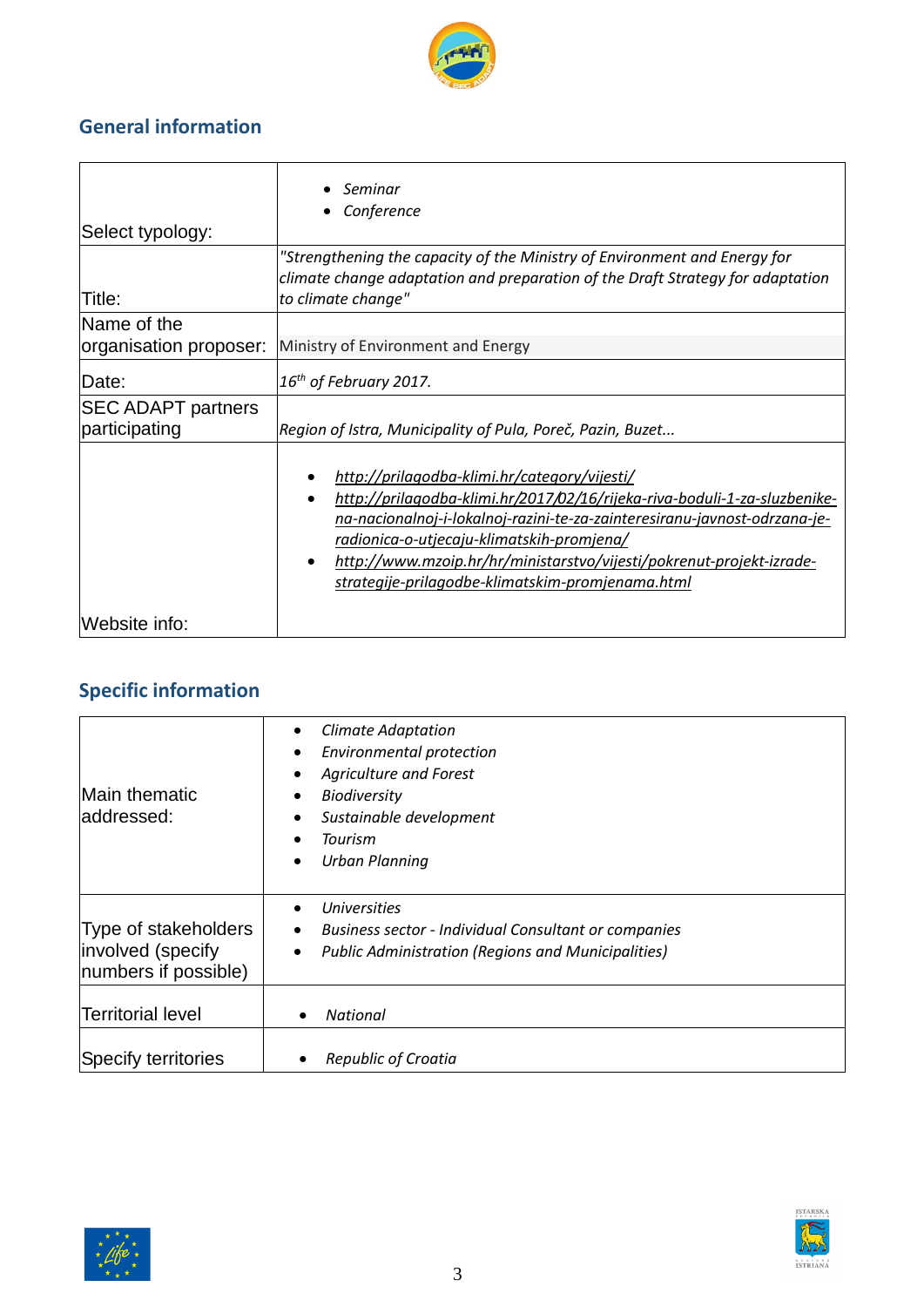

#### **Report:**

#### **Aim of the event:**

Event was held in Rijeka on  $16<sup>th</sup>$  on February 2017. The purpose of the workshop was, in addition to the awareness of the public and the profession, to encourage discussion (and the workshop and beyond) of these adjustments to society and the economy in general and the specifics of the problem (or advantage) adjustments, related to:

- how decision makers in the sector, taking into account the available scientific data;
- that the directions of possible adjustments in different sectors, taking into account all the uncertainties surrounding the issue of climate and socio-economic scenario in the future;
- which is the best approach in making the right decisions in view of the more-decades of the period;
- attempt insight into the future (in terms of possible development of climate, as well as the possible development of society);
- how to deal with the uncertainties relating to it;
- how the available scientific information is taken into account in the current decision-making process of the adjustment in the here-represented sectors;
- that uncertainty factors (eg. climatic, environmental, socio-economic) should be most important to those who participate in decision-making and / or planning adjustments and others.

The overall objective of the project is alleviation of the effects of climate change in Croatia as well as the education of experts and officials and public awareness in the field of climate change adaptation The project will be carried out from May 2016 to November 2017. The purpose of the project is to draft national strategies to adapt to climate change for the period up to 2040 with a view to the 2070 year and draft Action Plan. The project will assist in the definition of vulnerable sectors, impact assessment and priority measures and activities necessary for adaptation in sectors exposed to climate change. This will help in making decisions about the necessary steps and investments to the company to better adapt to climate change that are already present and expected. Also, the project will, through education and the use of computer software for climate modeling and through public awareness, stronger capacity for assessing vulnerability and impacts of climate change and to assess adaptation measures in sectors that are exposed to the impact of climate change at national and local level. University Computing Center University of Zagreb (Heart) possesses the necessary computer infrastructure and professionals that are needed to accommodate and maintenance of computer software for modeling obtained in the framework of the separate components of the project. On the computer equipment will run the calculations and climate models that will serve as a technical basis for the development of national strategies to adapt to climate change and the Action Plan. Because of its great features, as well as climate purposes, the computer equipment was made by experts of the project team popularly known as the Velebit.



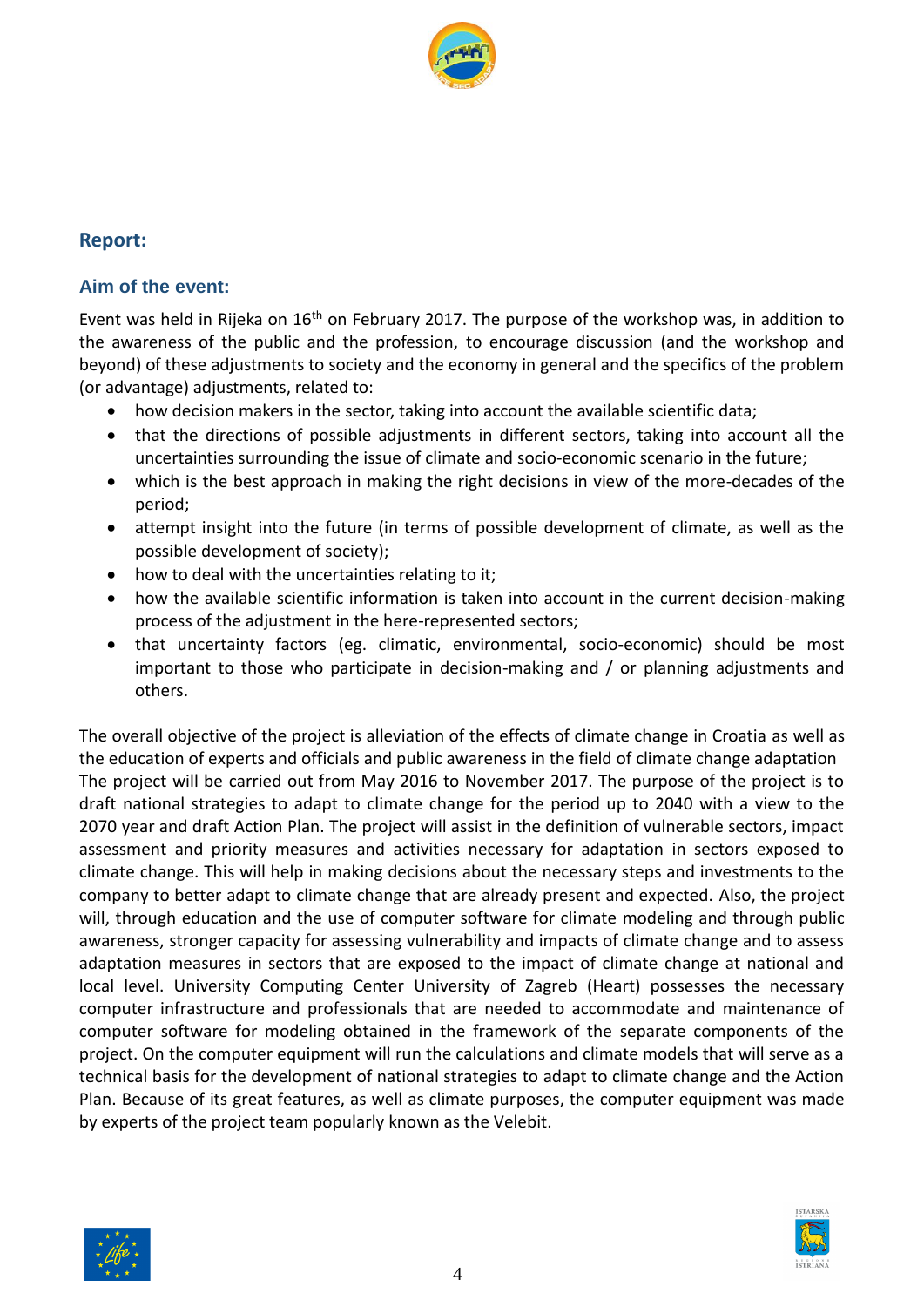

### **Specific SEC ADAPT Partners activity (presentation, participation to workshop, poster etc)**

Life SEC Adapt Partners participated at the Strengthening of the Capacity of the Ministry of Environmental and Nature Protection for Climate Change Adaptation and Preparation of the Draft of Strategy on Climate Change Adaptation workshop. We were asked to work in groups and to fill in the questionnaire with our ideas and suggestions for improvement. Also, at the end of the workshop there was debate in which all Life SEC Adapt Partners were involved.

|                                                                                                                                                                                                                                                                                                                                                                                         | RAD U GRUPAMA: PRENOŠENJE LOKALNIH ISKUSTAVA                                                                                                        |                                                                                                                                                                                                                                                |                                                                                                                                                                          | Projekt: STRATEGIJA PRILAGODBE KLIMATSKIM PROMJENAMA<br>Radionicaza službenikeistručnjakenanacionalnojilokalnojrazinitezainteresiranujavnost                                    |                                                       |
|-----------------------------------------------------------------------------------------------------------------------------------------------------------------------------------------------------------------------------------------------------------------------------------------------------------------------------------------------------------------------------------------|-----------------------------------------------------------------------------------------------------------------------------------------------------|------------------------------------------------------------------------------------------------------------------------------------------------------------------------------------------------------------------------------------------------|--------------------------------------------------------------------------------------------------------------------------------------------------------------------------|---------------------------------------------------------------------------------------------------------------------------------------------------------------------------------|-------------------------------------------------------|
|                                                                                                                                                                                                                                                                                                                                                                                         | GRAD: RijekaDatum: 16.veljače, 2017.                                                                                                                |                                                                                                                                                                                                                                                |                                                                                                                                                                          |                                                                                                                                                                                 |                                                       |
| UČINCI KLIMATSKIH<br>PROMIENA (LNG.<br><b>IMPACTSJ I RANIIVOST</b><br>(ENG.<br><b>VULNERABILITY KOIL,</b><br>PREMA VAŠEM<br>MIŠLIENJU, OČEKUJETE<br>DO SREDINE STOLIEĆA<br>NA VAŠEM<br><b>GEOGRAPSKOM</b><br>PODRUČKI I/ILI U<br>VAŠOJ DOMENI RADA -<br>MOLIMO SAMO<br><b>LOKALNI PRIMJERI</b><br>(NPR. SMANJENA<br><b>FUNKCIONALNOST</b><br>SHSTAVA ODVODNJE<br>DBORINSKIH VODA I SL.] | DIONICI ZA KOJE<br>SMATRATE DA ĆE BITI<br>NAIVISE POGOĐENI<br><b>INPR. TURISTIČKE</b><br>TVRTKE, RIBOLOV,<br>KOMUNALNE USLUGE, I<br>SL <sub>2</sub> | PREMA VAŠEM<br>MISLIENJU, KOJE SU<br>PRIORITETNEMIERE<br>PRILAGODBE<br>KUMATSKIM<br>PROMJENAMA (ENG.<br>ADAPTATION) NA<br>VAŠEM GEOGRAFSKOM<br>PODRUČIU I/ILI<br>DOMENI RADA<br><b>OPRIMAJERI</b><br>ORGANIZACIJSKIH I/ILI<br>TEHNIČKIH MIERA) | PREMA VAŠEM<br>MISLIENJU, KOJI SU<br>MOGLICI GLAVNI<br>NOSITILII MJERA<br>PRILAGODBE<br>(NPR. DRŽAVNA TIJELA,<br>LOKAINA<br>SAMOUPRAVA,<br>PRIVATMI SEKTOR,<br>$NVD$ , } | OČEKIVANE BARUERE LI<br><b>PROVEDBI</b><br>PREDI OZEMIH<br>PRIORITETNIH MJERA<br>(PRIMJER)<br>ORGANIZACUSKIH,<br>РОЦПСКІН,<br><b>FINANCUSKIH,</b><br>LEGISLA ITVNIHBARIJER<br>A | <b>PRUEDLOZI</b><br>OTKLANIANIA<br>OČEKOVANIH BARUERA |
|                                                                                                                                                                                                                                                                                                                                                                                         |                                                                                                                                                     |                                                                                                                                                                                                                                                |                                                                                                                                                                          |                                                                                                                                                                                 |                                                       |
|                                                                                                                                                                                                                                                                                                                                                                                         |                                                                                                                                                     |                                                                                                                                                                                                                                                |                                                                                                                                                                          |                                                                                                                                                                                 |                                                       |
|                                                                                                                                                                                                                                                                                                                                                                                         |                                                                                                                                                     |                                                                                                                                                                                                                                                |                                                                                                                                                                          |                                                                                                                                                                                 |                                                       |
|                                                                                                                                                                                                                                                                                                                                                                                         |                                                                                                                                                     |                                                                                                                                                                                                                                                |                                                                                                                                                                          |                                                                                                                                                                                 |                                                       |
|                                                                                                                                                                                                                                                                                                                                                                                         |                                                                                                                                                     |                                                                                                                                                                                                                                                |                                                                                                                                                                          |                                                                                                                                                                                 |                                                       |
|                                                                                                                                                                                                                                                                                                                                                                                         |                                                                                                                                                     |                                                                                                                                                                                                                                                |                                                                                                                                                                          |                                                                                                                                                                                 |                                                       |
|                                                                                                                                                                                                                                                                                                                                                                                         |                                                                                                                                                     |                                                                                                                                                                                                                                                |                                                                                                                                                                          |                                                                                                                                                                                 |                                                       |
|                                                                                                                                                                                                                                                                                                                                                                                         |                                                                                                                                                     |                                                                                                                                                                                                                                                |                                                                                                                                                                          |                                                                                                                                                                                 |                                                       |
|                                                                                                                                                                                                                                                                                                                                                                                         |                                                                                                                                                     |                                                                                                                                                                                                                                                |                                                                                                                                                                          |                                                                                                                                                                                 |                                                       |
|                                                                                                                                                                                                                                                                                                                                                                                         |                                                                                                                                                     |                                                                                                                                                                                                                                                |                                                                                                                                                                          |                                                                                                                                                                                 |                                                       |
|                                                                                                                                                                                                                                                                                                                                                                                         |                                                                                                                                                     |                                                                                                                                                                                                                                                |                                                                                                                                                                          |                                                                                                                                                                                 |                                                       |
|                                                                                                                                                                                                                                                                                                                                                                                         |                                                                                                                                                     |                                                                                                                                                                                                                                                |                                                                                                                                                                          |                                                                                                                                                                                 |                                                       |
|                                                                                                                                                                                                                                                                                                                                                                                         |                                                                                                                                                     |                                                                                                                                                                                                                                                |                                                                                                                                                                          |                                                                                                                                                                                 |                                                       |
|                                                                                                                                                                                                                                                                                                                                                                                         |                                                                                                                                                     |                                                                                                                                                                                                                                                |                                                                                                                                                                          |                                                                                                                                                                                 |                                                       |
|                                                                                                                                                                                                                                                                                                                                                                                         |                                                                                                                                                     |                                                                                                                                                                                                                                                |                                                                                                                                                                          |                                                                                                                                                                                 |                                                       |
|                                                                                                                                                                                                                                                                                                                                                                                         |                                                                                                                                                     |                                                                                                                                                                                                                                                |                                                                                                                                                                          | Ъ                                                                                                                                                                               |                                                       |
|                                                                                                                                                                                                                                                                                                                                                                                         |                                                                                                                                                     |                                                                                                                                                                                                                                                |                                                                                                                                                                          |                                                                                                                                                                                 |                                                       |
|                                                                                                                                                                                                                                                                                                                                                                                         |                                                                                                                                                     |                                                                                                                                                                                                                                                |                                                                                                                                                                          |                                                                                                                                                                                 |                                                       |
|                                                                                                                                                                                                                                                                                                                                                                                         |                                                                                                                                                     |                                                                                                                                                                                                                                                |                                                                                                                                                                          |                                                                                                                                                                                 |                                                       |
|                                                                                                                                                                                                                                                                                                                                                                                         |                                                                                                                                                     |                                                                                                                                                                                                                                                |                                                                                                                                                                          |                                                                                                                                                                                 |                                                       |
|                                                                                                                                                                                                                                                                                                                                                                                         |                                                                                                                                                     |                                                                                                                                                                                                                                                |                                                                                                                                                                          |                                                                                                                                                                                 |                                                       |

 $\mathbbm{1}$ 

Questionnaire template